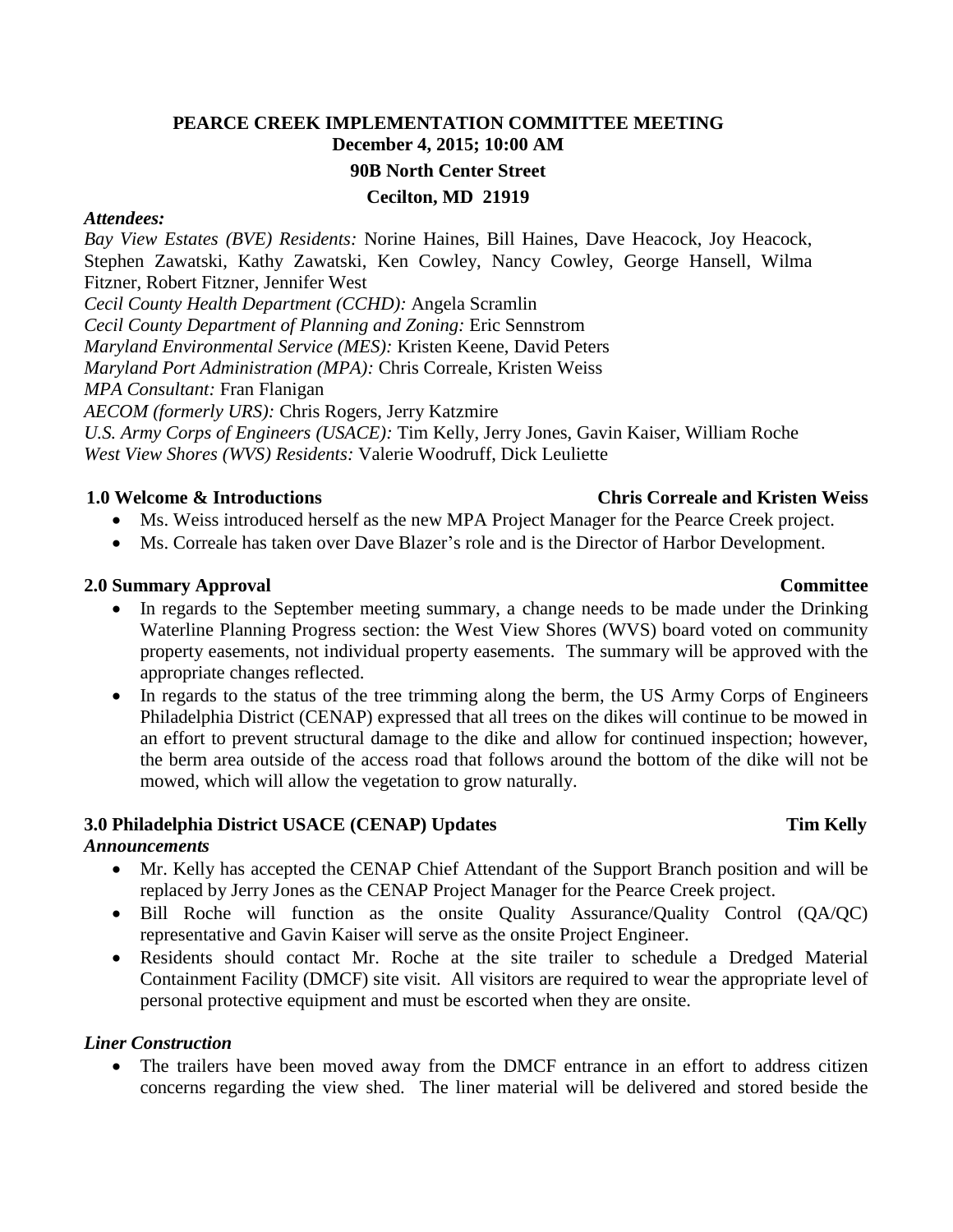fence line near the dock, and the construction equipment will be stored along the top of the southern dike area.

- The 18-month liner construction schedule will be completed by March 2017; the site will accept dredged material in October 2017.
- Normal working hours will be from 7 am 5 pm; weekend work will likely begin at a later date.

## *Groundwater and Discharge Monitoring Plans*

 The groundwater and discharge monitoring plans must be submitted to Maryland Department of the Environment (MDE) at least six months prior to dredged material placement. CENAP is aiming to complete the monitoring plans by October 2016.

## *Water Quality Certification Renewal*

• The current Water Quality Certification (WQC) expires March 31, 2016. A letter was sent to the MDE requesting an extension to March 31, 2018, which will allow for dredged material to be placed October 2017 through March 2018.

# **4.0 Drinking Water Line Planning Progress Chris Rogers and Jerry Katzmire**

## *Updates*

- Mr. Katzmire will be the AECOM representative responsible for overseeing the field work associated with construction of the water system.
- The transmission main plans and bid documents are being advertised today (12/4); the plans and bid documents for the distribution main will go out next week; and the on-lot work (including well abandonment) contract will be issued in about six months.
- Construction of the transmission and distribution mains is expected to begin around March 2016.
- In the event that a homeowner refuses to connect to the system, a water service line will be laterally installed along the property to account for future hook-up needs.
- Official notifications will be distributed regarding the window of time in which MPA will pay for the connection. The commencement of the window of time (likely one year) will be determined in cooperation with MPA.

## *Water System Construction*

- Throughout the construction process, residents will receive notifications from AECOM regarding when and where any construction hazards are going to be present, as well as the project progress.
- Construction of the waterline will take 10-11 months to complete and a trailer will be maintained for the duration of construction; trailer location is still to be determined.
- The contractor may be asking residents about locations to store materials.
- Prior to construction, the entire project site will be videotaped to document pre-construction conditions. During construction the work hours will be from 7 am - 5 pm, but the schedule may require the contractor to work on weekends or longer hours.
- The distribution system will be installed in three primary steps: 1) Saw-cut asphalt; 2) Pipe installation; and 3) Re-pave, seed, etc.
- Stone bedding will be placed in the trenches, followed by the pipe, and then backfilled with suitable material. The existing utilities will be tunneled, and any utilities and roads which are damaged will be repaired.